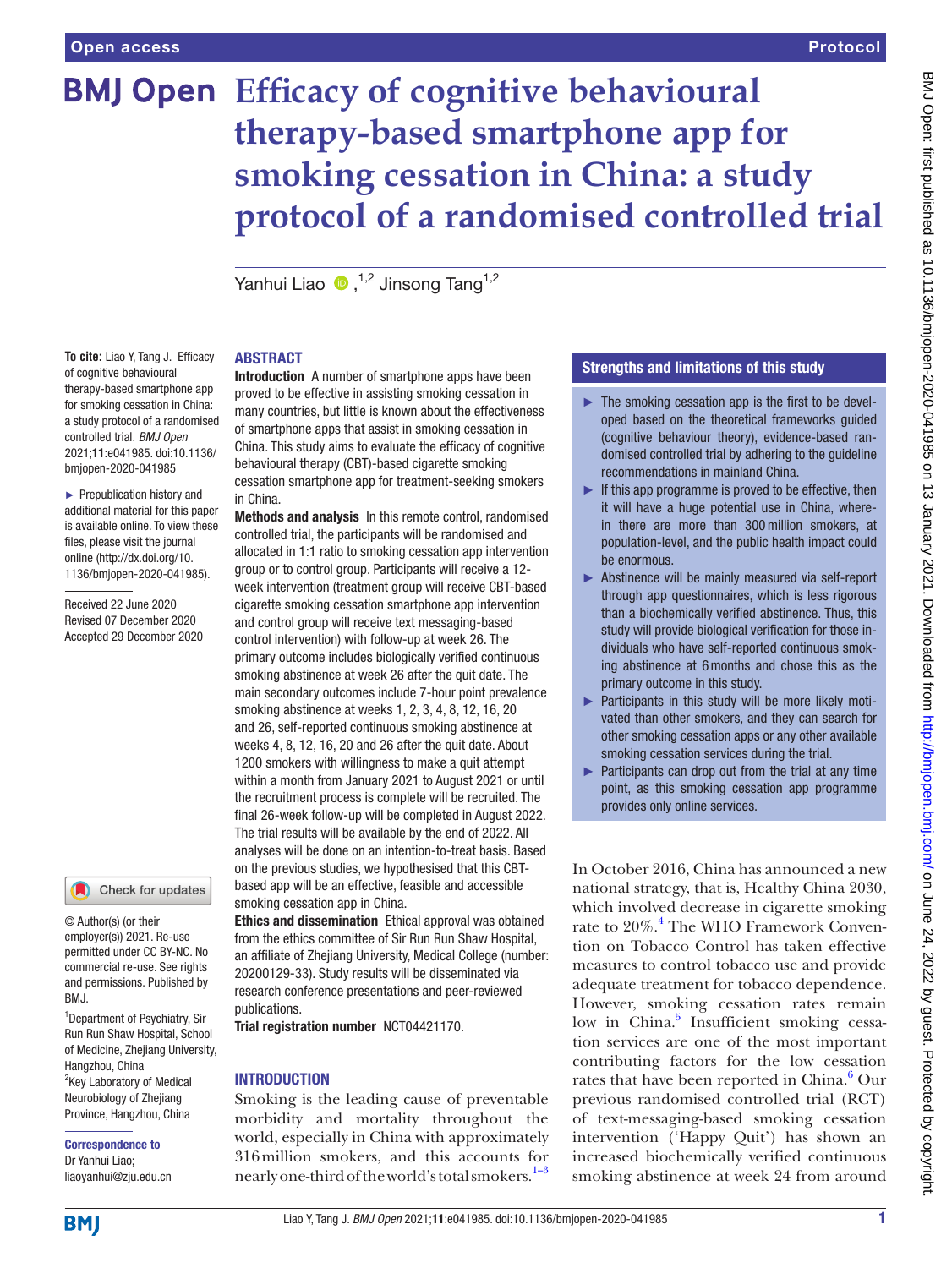$2\%$  to more than  $6\%$ .<sup>7</sup> The provision of more comprehensive interventions, such as widely accessible online treatment strategy for smoking cessation, might further increase the quitting rates.

So, finding more effective strategies for treatmentseeking cigarette smokers to quit smoking has become a priority due to high smoking rates in China. With increasing popularity of smartphone usage in Chinese general population, mobile devices have become the most common ones in healthcare settings for promoting health, and this led to a rapid growth in the development of medical software applications (hereafter referred to as 'apps') for these platforms. These smartphone apps provide support at a very low unit cost for those individuals who wish to quit smoking. It has become a promising way for smokers, especially the new generation smokers who might be more open to receive cessation support via digital technologies.

Currently, there are numerous apps available that assist in smoking cessation, but most of these did not adhere to the clinical practice guidelines for treating tobacco use and dependence<sup>8</sup> and did not demonstrate clinical efficacy.<sup>[9](#page-10-5)</sup> These might be because of the 'low-certainty evidence of the benefit of smartphone apps interventions' according to a Cochrane Systematic Review.<sup>10</sup> During the past decade, a variety of smartphone apps (approximately 70 apps) have been developed for smoking cessation in China. However, few of these have adhered to the China Clinical Smoking Cessation Guidelines (issued in 2007 and updated in 2015), and these are outlined directly from the US Clinical Practice Guideline for Treating Tobacco Use and Dependence.<sup>[11](#page-10-7)</sup> These available Chinese apps neither referred the user to a recommended treatment nor connected the users to anything outside the app, like quitline counselling or approved medications. However, the content of these Chinese apps is primarily limited and more than 80% of apps were downloaded for less than  $10000$  times.<sup>12</sup>

By integrating with the guidelines and other evidencebased practices in a better manner, several studies have indicated that smoking cessation apps are effective ways for reducing smoking prevalence, especially among young adults. $13-16$  As China has huge cigarette smoking population with very limited evidence-based smoking cessation interventions, development of an evidence-based app that adheres to the guidelines acts as a powerful tool for smoking cessation. Furthermore, according to a survey conducted, a majority of healthcare providers have agreed that mHealth apps hold promising features for individuals to quit smoking and would be recommended to their clients, if the programme was empirically validated.<sup>17</sup>

Smoking behaviour is an unhealthy behaviour that can be changed, but changing the behaviour of people to reduce smoking is not an easy thing. Performance, stress and body weight are three main factors that influence the smoking behaviour of the people. $^{18}$  Cognitive behavioural therapy (CBT) is one of the most common and the best-studied forms of psychotherapy that involves

changing maladaptive thinking patterns and the negative behaviours associated with them.<sup>19 20</sup> CBT is an effective way to treat cannabis and nicotine addiction but is less effective in treating opioid and alcohol addiction.<sup>[20](#page-10-13)</sup> CBT is used as a psychological intervention for people who want to quit smoking by changing and restructuring their thought processes and its associated behaviours, which in turn assists in effective smoking cessation and prevents relapse. The training of cognitive behavioural skills assists cigarette smokers to change their smoking behaviour into no-smoking behaviours and restructuring their thought processes. It involves new learning behaviours to effectively quit smoking, maintain abstinence,<sup>21 22</sup> reduce weight concerns<sup>23</sup> and cope with depression.<sup>[24](#page-10-16)</sup>

This RCT evaluates the efficacy of smoking cessation smartphone app, which is a Mandarin smoking cessation app that integrates smoking cessation support and social skills training into cognitive behavioural principles and behaviour change techniques, in China. Based on the efficacy of previous smoking cessation app studies in other countries $13-15$  and mobile phone-based text message interventions (such as 'Happy Quit', based on the CBT) for smoking cessation in China,<sup>[7](#page-10-3)</sup> this CBT-based app is hypothesised to be an effective, feasible and accessible smoking cessation app in China. Also compared with the control app group, the rate of biologically verified continuous smoking abstinence at week 26 after the quitting date will be substantially higher in the CBT-based cigarette smoking cessation app group.

# METHODS AND DATA ANALYSIS Participants and public involvement

Neither the participants nor the public will be involved in the design, recruitment or conduction of this study.

#### Study design and participants

This internet-based RCT will be conducted in China. About 1200 smokers (a smoker is defined as a person who smoked more than 100 cigarettes in their lifetime, and currently smoke 5 or more cigarettes a day) who are willing to make a quit attempt within a month will be randomly allocated using a randomisation method of Interactive Web Response System (IWRS). The smokers based on balance for age (25–34 vs > 34 years) and cigarettes per day (5–20 vs >20 cigarettes per day) will be randomly allocated to smoking cessation app that comprises of motivational messages and cognitive and/ or behavioural change support or to the control group that receives only text messages of thanking them for being part in this trial and reminding them till their free month at the end of follow-up. Only the participants in the intervention group will receive 12-week intervention programme. These participants will be recruited from January 2021 to August 2021 or until the recruitment process is completed. The final 26-week follow-up period will be completed by August 2022. All trial results will be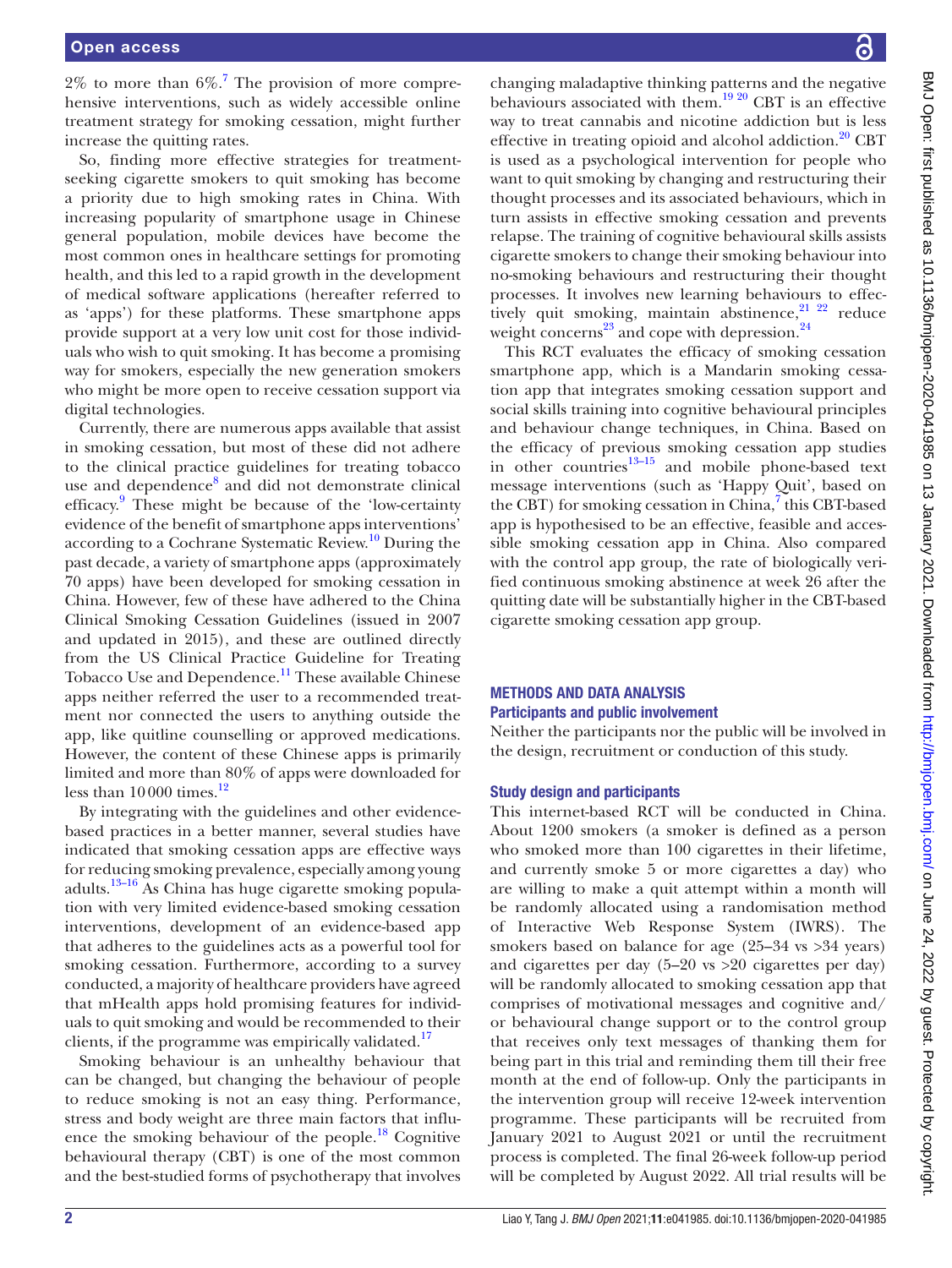# Box 1 Study inclusion and exclusion criteria

#### <span id="page-2-0"></span>Inclusion criteria:

- 1. Cigarette smokers (smoked more than 100 cigarettes in their lifetime, and currently smoke 5 or more cigarettes a day).
- 2. 25 years of age or older.
- 3. Being able to read and write in Chinese.
- 4. Owning a smartphone\*.
- 5. Have experience of using apps.
- 6. Expressing an interest in quitting smoking within the next month.
- 7. Willingness to use only the study app during the course of the study.
- 8. Willing to provide informed consent to participate in the study.

#### Exclusion criteria:

- 1. Non-smokers.
- 2. Only use electronic cigarettes.
- 3. Smokers without attempts to quit smoking.
- 4. Participants with severe mental illness†.
- 5. Participants who had already started their quit attempt or using any smoking cessation treatment at the time of registration.
- 6. Unable to use smartphone and apps.
- 7. Unable to read and write in Chinese.

\*Smartphone operating system iOS V.9.0 or above; Android V.5.0 or above. Only subjects with iOS smartphone will be recruited during pilot phase.

†Any individuals with psychiatric symptoms that are debilitating that their ability to participate in this trial is severely impaired. These illnesses include schizophrenia, schizoaffective disorder, bipolar disorder and major depression.

available by the end of the year 2022. The overview of the eligibility criteria of the participants is described in [box](#page-2-0) 1.

#### Sample size and power calculation

Sample size calculations will be done based on the differences in the objective measures of the primary outcome event, that is, biologically verified continuous smoking abstinence at week 26 between intervention and control groups. Based on our previous study of 'Happy Quit', a ratio of 1:1 will be assumed for intervention to control participants, with an alpha of 0.05, power of 80% and an effect size equal to 7% in the intervention versus 2% in the control condition, the required sample size is 486 per group with a total of 972 participants by using a two-tailed test on proportions. Considering a 20% lost to follow-up in this study, $7$  the final required sample size is 600 per group with a total of 1200 participants in both the groups. We planned to assess a preliminary result on 200 participants in a pilot study with 1:1 ratio (100 participants in the intervention group and 100 participants in the control group).

#### **Recruitment**

Online advertising will be used to recruit potential participants. This service will be advertised online (such as Weibo or other websites, WeChat, QQ *et al*) and offline (such as universities, companies, communities, hospitals). Potential participants will register by sending text messages or making a call. The research assistants will then contact the respondents to assess their eligibility and

explain the study to each participant and inform them that they will be allocated to either a control group or an app programme. Baseline data and outcome data will be collected by Electronic Patient Reported Outcomes (ePRO) software ([http://www.c-path.org/programs/](http://www.c-path.org/programs/pro) [pro](http://www.c-path.org/programs/pro)). Informed consent will be electronically obtained from each participant using an e-consent system before collecting the baseline data. Participants enrolled in this study can be withdrawn at any point of time. The participants will be asked to provide a mobile phone number for baseline assessment and follow-up as well as for receiving mobile phone-based payment as reward.

#### Randomisation and group allocation

The eligible participants who provide their consent to participate in the trial and have completed their baseline assessment will be randomly assigned to either intervention or control group. Randomisation (by IWRS) will be based on 1:1 ratio at individual level by balancing sex, age, level of educational, previous quit attempts and smoked cigarettes per day. The study investigators will be blinded to the participants' treatment allocation until all data have been collected. The investigators assessing the outcomes will be blinded to the participants' allocated groups until all data are analysed.

# Development of CBT-based cigarette smoking cessation smartphone app

This CBT-based cigarette smoking cessation smartphone app will be developed by Johnson & Johnson pharmaceutical company, supported by Neusoft Corporation and supervised by the Department of Psychiatry, Sir Run Run Shaw Hospital, School of Medicine, Zhejiang University. The content of the intervention will be developed based on the principles generated by the CBT and the clinical experience, scientific or empirical evidence of smoking cessation.

Eligible participants will download the app through their smartphones and activate the app by entering the code. In order to provide tailored information, such as motivational message-sending recommender, to each participant based on their personal information, their basic and smoking-related information including age, gender, years of smoking, number of cigarettes per day and motivation and self-confidence regarding smoking cessation will be entered into the app.

# **Theory**

This CBT-based app programme integrates cognitive behavioural principles and behaviour change techniques into individualised smoking cessation support and social skill training. The aim of this app programme involves reconversion of smoking-related thoughts, knowledge and behaviour related to smoking, and it correspondingly changes smoking behaviour into stop smoking behaviour of cigarette smokers. For example, CBT technical will be used to address the smokers' concerns with regards to smoking/nicotine enhancement in the aspect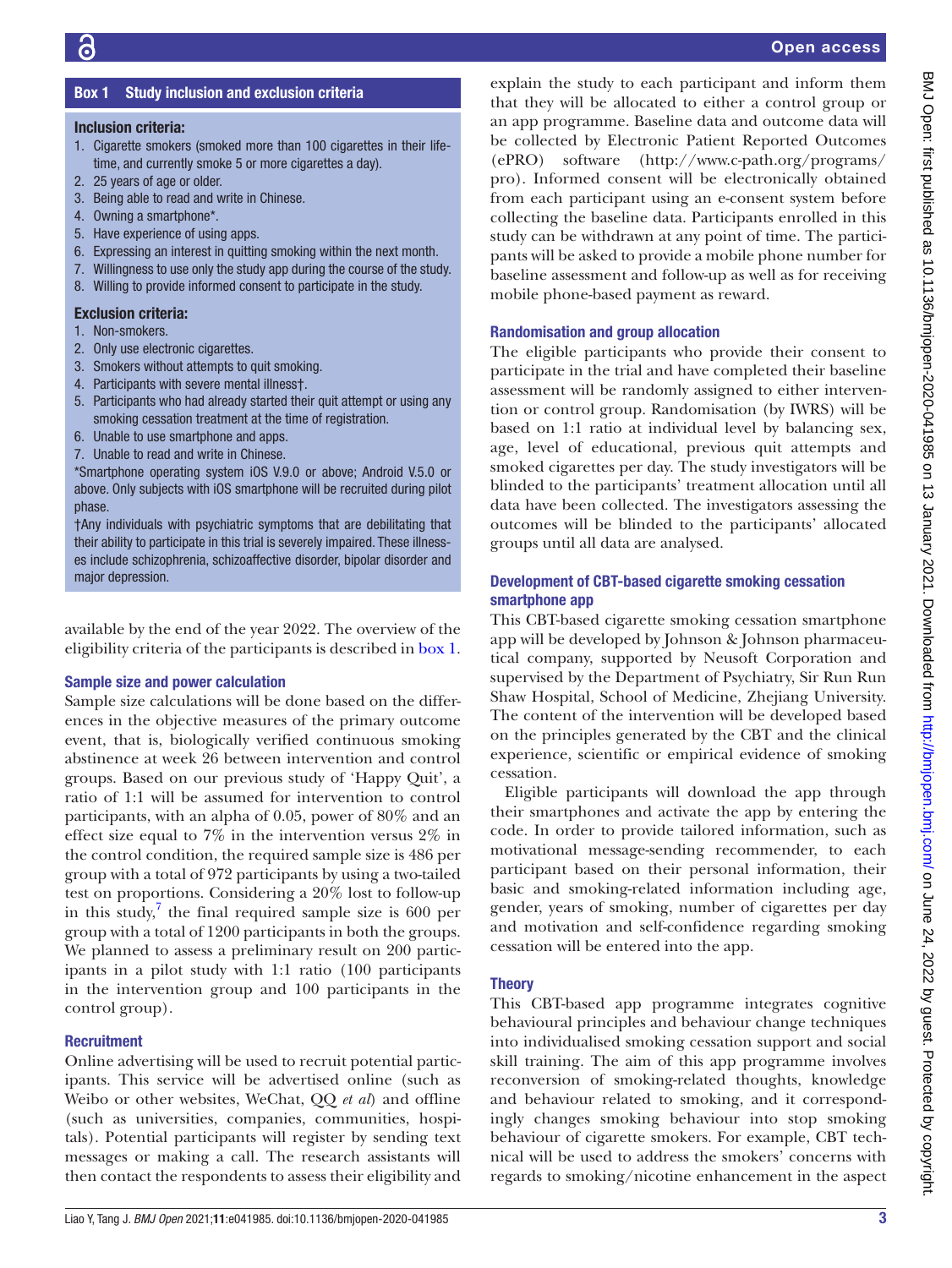<span id="page-3-0"></span>

| App features that could enhance ease-of-use<br><b>Table 1</b> |                                                                                                                                                |  |  |  |
|---------------------------------------------------------------|------------------------------------------------------------------------------------------------------------------------------------------------|--|--|--|
| Feature                                                       | <b>Brief description</b>                                                                                                                       |  |  |  |
| Navigation                                                    | Ease of navigation; users will directly<br>navigate the menu choices                                                                           |  |  |  |
| Displays                                                      | Simplified pleasing displays with light<br>green colour                                                                                        |  |  |  |
| Aesthetics                                                    | Keep main pages simple and visually<br>appealing and encourage and make it<br>easy to use                                                      |  |  |  |
| Minimum text                                                  | Keep text as brief as possible                                                                                                                 |  |  |  |
| Text formatting                                               | Use simple and easy to understand<br>sentence, use plenty of headings, keep<br>paragraphs short, use bulleted lists and<br>highlight key terms |  |  |  |
| Easy-to-read                                                  | Reading level to age 14 (education of<br>middle school level)                                                                                  |  |  |  |
| Language                                                      | Clear and consistent                                                                                                                           |  |  |  |
| Font size                                                     | No small text                                                                                                                                  |  |  |  |
| UI button setting                                             | UI button setting design conforms to<br>user habits                                                                                            |  |  |  |
| UI: user interface                                            |                                                                                                                                                |  |  |  |

of performance and reduced stress or concerns of weightgain, rather than focusing on preventing the weight gain itself.

#### App features

The design of the app will primarily focus on the ease of use of features to promote engagement and evidencebased smoking cessation practice to improve the abstinence rates of cigarette smokers. A cigarette smoking end-user team will be invited to verify the ease of use and engagement. The overview of the app features that could enhance the ease of use is shown in [table](#page-3-0) 1 and the app features that could promote engagement are shown in [table](#page-3-1) 2.

# Summary of main features

This CBT-based app involves a scientific-based approach with evidence-based techniques to help the participants quit smoking for good. The summary of the main features of the app are as follows:

- 1. CBT-based techniques for smoking cessation.
- 2. Create a personalised plan to help participants quit smoking for good.
- 3. Choose an approach that works the best for participants: either going cold turkey or slowly decreasing their nicotine intake.
- 4. Track the participants' cigarette consumption and their cravings.
- 5. Track money saving.
- 6. The app is built-in family and friends' support.
- 7. Relaxation techniques to reduce stress.
- 8. Multiple ways to deal with craving to smoke.
- 9. Motivational tips.
- 10. Health achievements (from their blood circulation and oxygen levels to their senses of taste and smell).
- 11. Emergency SOS to keep participants smoke-free for good. Multiple options will be provided to deal with them.

<span id="page-3-1"></span>

| <b>Table 2</b> App features that could promote engagement |                                                                                                                                                                          |  |  |  |
|-----------------------------------------------------------|--------------------------------------------------------------------------------------------------------------------------------------------------------------------------|--|--|--|
| <b>Feature</b>                                            | <b>Brief description</b>                                                                                                                                                 |  |  |  |
| Gamification                                              | Attractive gamified quitting journey with continuity story line and variable plot                                                                                        |  |  |  |
| Personalisation                                           | Make the app as interactive as possible (eg, tailored feedback); promote engagement<br>by customised message push notification based on users' own smoking behaviour     |  |  |  |
| Professionalisation                                       | Make the app looks professional with scientific endorsed content                                                                                                         |  |  |  |
| Personification                                           | Establish a 'rapport' between the participants and healthcare providers                                                                                                  |  |  |  |
| Social interaction and support                            | Provide a platform for interactions among the participants, their quitting sponsors and<br>healthcare providers. Linking with social networking software that is, WeChat |  |  |  |
|                                                           | Transparency and realistic expectations Set up clear expectations concerning how the app will be used                                                                    |  |  |  |
| Shaping                                                   | Keep demands of the participants to a minimum                                                                                                                            |  |  |  |
| Design for curiosity                                      | Unluck some information each day during preparation; present new information each<br>time the app is accessed                                                            |  |  |  |
| Instant feedback                                          | Provide instant feedback (eg, tips for craving, progression statistics)                                                                                                  |  |  |  |
| Rewards                                                   | Provide users with a rewarding experience when they visit the app                                                                                                        |  |  |  |
| Positive recognition                                      | Record quitting time and provide recognition and encouragement by gamified<br>achievement system, visualise health and finance improvement                               |  |  |  |
| Visual cues and dashboards                                | Use as many as possible images to convey information                                                                                                                     |  |  |  |
| <b>Structure sections</b>                                 | Break complex tasks into small steps                                                                                                                                     |  |  |  |
| Session time                                              | Keep login sessions brief (each session takes less than 1 min of the users' time)                                                                                        |  |  |  |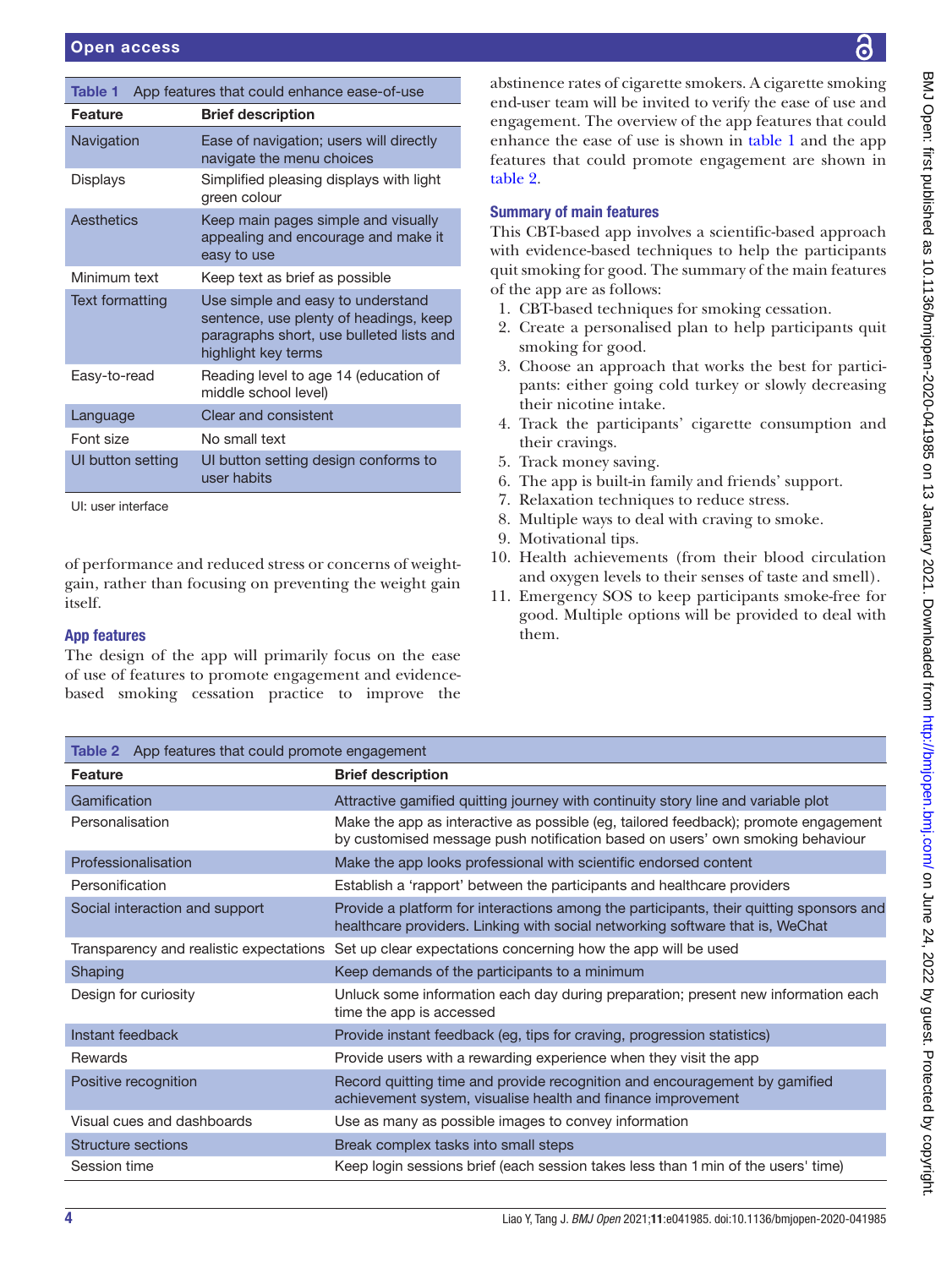### Evidence-based smoking cessation context in app

The content in app involves CBT targets of both smokingrelated cognitive and behavioural problems by fully integrating cognitive and behavioural strategies. The content will be guided by the cognitive behavioural theoretical frameworks and is adapted from the text messaging-based smoking cessation intervention<sup>[7](#page-10-3)</sup> and other evidence-based smoking cessation interventions<sup>1225</sup> as well as information from a survey conducted on design and development of smoking cessation apps.<sup>17</sup> Based on this survey, the following information will be obtained from the smokers: sharing the process of smoking cessation with family members and friends (67.7%), help them track their progress (66.8%) and help them with their withdrawal symptoms or side effects of medications  $(63.0\%)$ <sup>17</sup>

The content contains two major parts:

- 1. A questionnaire including the data about demographics (gender, age, height and weight for calculating body mass index (BMI), levels of education), smoking behaviour scale of Fagerström Test for Cigarette Dependence (FTCD), previous use of smoking cessation apps and general use of health-related apps.
- 2. Theoretical framework guide, wherein it includes the evidence-based information with regards to smoking cessation. The app programme content will be based on cognitive behavioural intervention techniques and smoking cessation guidelines that focus on education, cognitive restructuring, self-monitoring and practical coping strategies to increase the participants' self-efficacy for successful smoking and eventually increasing the abstinence rates. CBT will be performed based on the thoughts/thinking guide of the cigarette smoker's behaviour. For example, illogical beliefs like enhanced smoking performance (cognitive process) leads to dysfunctional behaviour of continued cigarette smoking (behavioural action). To acquire the capability of quitting smoking, individuals need to recognise, understand and change their smoking behaviour patterns of monitoring their smoking patterns, identify high-risk situations, adapt the coping responses to life stressors and risky situations. The examples of types of information included in different phases of cognitive behavioural smoking cessation app programme are shown in [online supplemental table 1.](https://dx.doi.org/10.1136/bmjopen-2020-041985) The information in smoking cessation app will adhere to the recommended smoking cessation practices that are presented in [table](#page-4-0) 3.

#### Intervention

First, the research investigators will assess each of the eligibility of each participant. At baseline assessment, all eligible participants will be invited to complete a questionnaire that contains items on demographic and smoking-related characteristics such as previous quit attempts, current smoking behaviour, motivation and determination to quit, smoking dependence by ePRO software. After completing the baseline questionnaire,

<span id="page-4-0"></span>Table 3 App context adherence to smoking cessation clinical guidelines

| Guideline recommended context/5 As                                                                         | Yes $(\sqrt)$<br>$no(X)*$ |
|------------------------------------------------------------------------------------------------------------|---------------------------|
| Ask                                                                                                        |                           |
| Current smoking                                                                                            | ✓                         |
| Number of cigarettes smoked per day                                                                        | ✓                         |
| Time until first cigarette of the day                                                                      | ✓                         |
| Smoke when sick                                                                                            | ✓                         |
| Reasons to smoke/quit smoking                                                                              | ✓                         |
| Smoking and other smoking-related triggers                                                                 | ✓                         |
| Time of day smoking triggers                                                                               | ✓                         |
| <b>Advise</b>                                                                                              |                           |
| Personalised advice (using user-provided<br>information)                                                   | ✓                         |
| Advising on changing routines                                                                              | ✓                         |
| Advising on coping with cravings                                                                           | ✓                         |
| Advising on medication use                                                                                 | x                         |
| Assess                                                                                                     |                           |
| Assess the user's motivation, confidence and<br>readiness to quit.                                         | ✓                         |
| Assess the user's nicotine dependence and<br>cravings.                                                     | ✓                         |
| Assist                                                                                                     |                           |
| Set and pick a quit date                                                                                   | ✓                         |
| Users will make a quit smoking ceremony and sign<br>stop smoking contracts                                 |                           |
| Users will receive support for/feedback on their<br>quit attempt                                           | ✓                         |
| Support for increasing self-awareness of smoking<br>and quitting by monitoring daily smoking<br>behaviours | J                         |
| Information about health risks of smoking                                                                  | ✓                         |
| Check progress and provide reward options                                                                  | ✓                         |
| Reminders about money saved since quitting                                                                 |                           |
| Reminders about number of cigarettes not smoked √<br>since quitting                                        |                           |
| Distraction from smoking urges, such as relaxation V<br>practice                                           |                           |
| Reminders about social benefits and health<br>benefits accrued                                             | ✓                         |
| Users could interact with healthcare providers for<br>support                                              |                           |
| Referral to family and friends support                                                                     | ✓                         |
| Reminders of their own motivations during difficult<br>times                                               | J                         |
| Enhance motivation: risks, roadblocks, rewards                                                             | ✓                         |
| Informational material will be displayed                                                                   | J                         |
| Links to resources were given                                                                              | х                         |
|                                                                                                            |                           |

**Continued**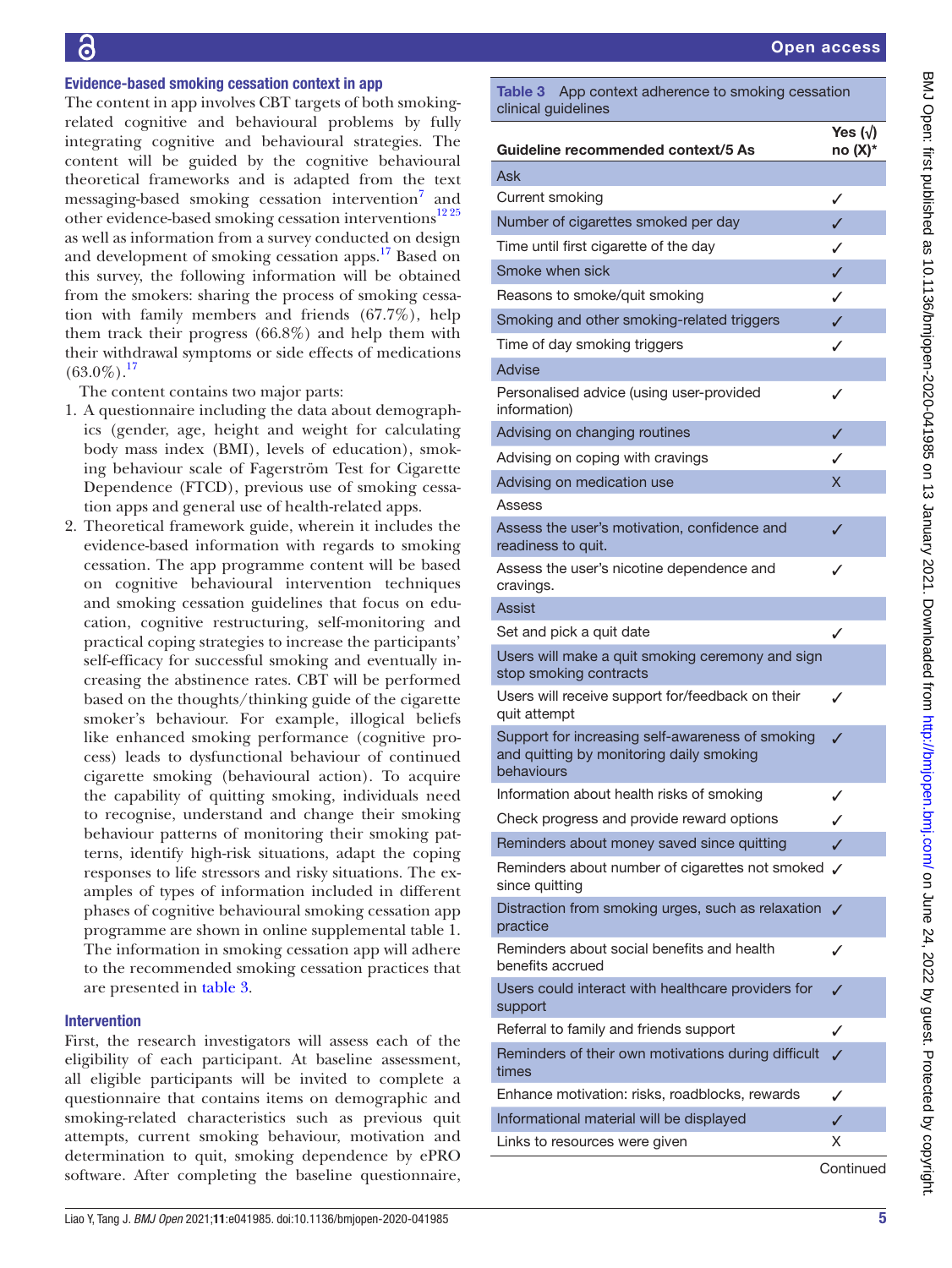| <b>Table 3</b> Continued                                         |                               |
|------------------------------------------------------------------|-------------------------------|
| Guideline recommended context/5 As                               | Yes $(\sqrt{})$<br>no $(X)^*$ |
| Discussion about pharmaceutical products                         | X                             |
| Referral to quitline or other professional support               | X                             |
| Support for craving and withdrawal symptoms                      | ✓                             |
| Arrange follow-ups                                               |                               |
| Checked-in prior to and after quit attempt                       | ✓                             |
| Support for high-risk situations                                 |                               |
| Support for craving and weight concern                           | ✓                             |
| Support for lapse and relapse prevention                         | J                             |
| If relapsed, encourage user to set a new quit date               | ℐ                             |
| If relapsed, offer encouragement that quitting takes<br>practice | $\sqrt{ }$                    |
| Support identity change                                          | $\sqrt{ }$                    |
| Reward and support long-term abstinence                          |                               |

5 A's: Ask, Advise, Assess, Assist, and Arrange

\*(X) This information will not be provided until the end of clinical trial.

eligible participants will be automatically randomised to either intervention app or control app. The questionnaire will take about 5–10min to complete. Randomisation will be done by Electronic Data Capture (EDC) software. The participants from both groups will be motivated to set a quit date at 1week. The participants will receive a programme (prequit: 1week and postquit: 12weeks) of either personalised information (intervention group) by smartphone app or control information (control group) by mobile text messaging (short message service (SMS)) from the day after completing the questionnaire, and then will be followed up until week 26 postquit date. Both groups will have no restriction to seek other cessation methods.

# Control group

For participants in the control group, SMS will be sent as are minder to fill out the self-report questionnaire via ePro system until week 26 after the quit date. After this period, the SMS will acknowledge and recommend participants to receive intervention by app for free if they want. The participants who are allocated to the control group will be encouraged to make a quit attempt and select a quit date at 1week after completing the baseline questionnaire. They will not receive any other smoking cessation information and will receive information of thanking them for being in the study and reminding them of the time until their free month at the end of follow-up. To measure the outcomes between the two groups, continuous smoking abstinence, point prevalence of abstinence, how many cigarettes per day during the last week if they are still smoking will be checked at the end of weeks 1, 2, 3, 4, 8, 12, 16, 20 and 26 points after the quit date by ePRO software. Biochemically verified continuous abstinence

will also be checked if they have reported continuous smoking abstinence at week 26 after the quit date.

# Intervention group

The participants in the intervention group will receive CBT-based smoking cessation and details about the intervention app as shown in '2.5 Development of CBT-based cigarette smoking cessation smartphone app'. This will provide both mandatory information of evidence-based and guideline-based smoking cessation interventions, and optional information on quitting benefits, tips for quitting and so on. The app will provide the participants (1) with several tasks/information each day, (2) free to view any information, (3) automatic notifications at different stages of quitting process, such as daily motivational messages, tips for craving, (4) participants can also seek for help, (5) encouragement to monitor and record their smoking behaviour or write quitting diaries (eg, craving triggers), (6) to include a quitting benefits tracker that will notify the user about the health benefits and financial benefits gained after quitting and (7) to monitor their daily usage data. The app will be available for participants in the intervention group until week 26 postquit date follow-up. After this period, the app will automatically stop collecting the data but can be used if they wish to. The smoking cessation information will be tailored according to the responses provided by the participants in the smoking questionnaire and include review of their personal smoking behaviour, remind their reasons for quitting, tips to support their quit attempt, encourage to increase their motivation and boost their self-confidence, support them on how to cope with high-risk situations when they are tempted to smoke and remind them to get social support. More information will be provided during the preparation phase and early postquit phase (the first 4 weeks, especially the first week). As the participant's progress throughout the study, smoking cessation-related information will be gradually reduced until week 12 after quit date, and follow-up messages will be sent at weeks 16, 20 and 26 after the quit date. If the participants have any questions on using the smoking cessation app, they can also seek for help (from Dr Liao, Dr Tang or research assistants, will be documented) at any time by text or WeChat or make a phone call.

# **Outcomes**

- 1. Primary outcome:
	- a. Biologically verified continuous smoking abstinence at week 26.
- 2. Secondary outcomes:
- a. Seven-day point prevalence of smoking abstinence at weeks 1, 2, 3, 4, 8, 12, 16, 20 and 26 follow-up after the quit date.
- b. Self-reported continuous smoking abstinence at weeks 4, 8, 12, 16, 20 and 26.
- c. Reduction in the number of cigarettes smoked per day.
- d. Rates of participation in and completion of smoking cessation programmes.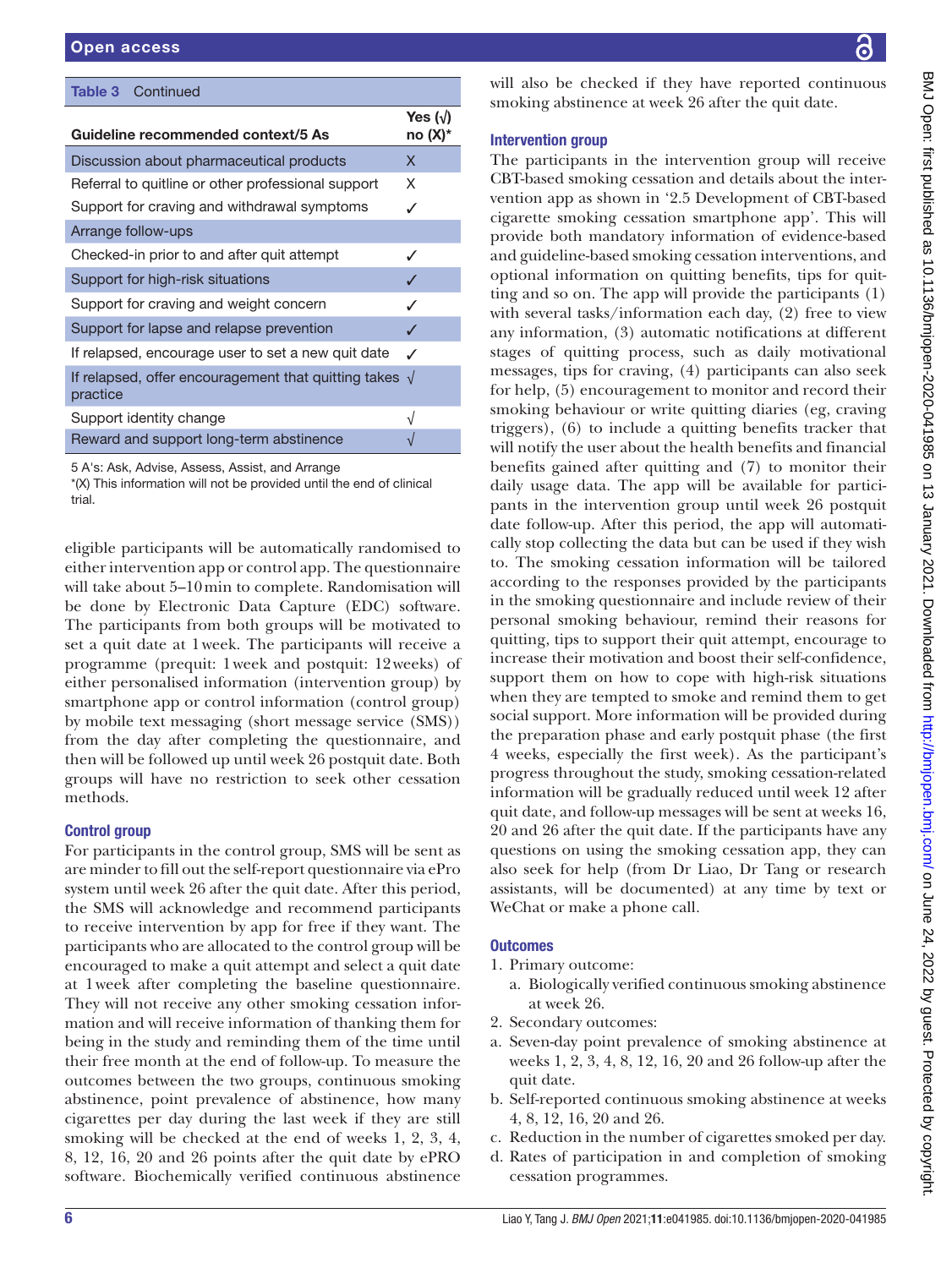e. Programme acceptability will be assessed at week 4 postquit (pilot phase).

# Measures

- 1. Biologically verified continuous smoking abstinence: Participants in this study will be considered to be biologically verified continuous smoking abstinence if they report smoking of no more than five cigarettes since the quit date and have a urine cotinine cut-off point of 200ng/mL (cotinine urine dipsticks will be mailed to each participant's address, and test will be confirmed by video call and by family members) at week 26 (6 months) after the quit date. This abstinence has been applied by the Society for Research on Nicotine and Tobacco  $(SRNT)^{26}$  and the 'Russell Standard'.<sup>[27](#page-10-18)</sup>
- 2. Seven-day point prevalence of smoking abstinence: participants who did not even have a puff of smoke for the last 7 consecutive days, and at weeks 1, 2, 3, 4, 8, 12, 16, 20 and 26.
- 3. Self-reported continuous smoking abstinence: a selfreport of smoking ≤5 cigarettes from the past till weeks 1, 2, 3, 4, 8, 12, 16, 20 and 26.
- 4. Cigarettes smoked per day: number of cigarettes smoked per day within 7days or the approximate number of cigarettes smoked within 7days if not smoked daily.
- 5. Reduction in the number of cigarettes smoked per day: will be assessed by comparing the number of cigarettes smoked per day at baseline and at week 26.
- 6. Nicotine dependence: nicotine dependence will be measured by the Chinese version of the FTCD. Nicotine dependence is classified using the FTCD score with the following categories: very low/none dependence (FTCD score:<4), low to medium dependence (FTCD score: 4–6) and high dependence (FTCD score: $>6$ ).<sup>7 28–30</sup>
- 7. Smoke craving: smoke craving will be measured by visual analogue scale (VAS, 0–10 integers), which includes measurement of craving for a cigarette.
- 8. Self-efficacy: self-efficacy will be measured by VAS measurements of participants' readiness and confidence to quit smoking.
- 9. Motivation to quit: motivation to quit will be assessed by VAS measurements of participants' motivation to quit smoking.
- 10. Programme acceptability: programme acceptability will be evaluated by questions for assessing programme acceptability in [table](#page-6-0) 4. A small sample (approximately 100 participants) will be assessed at week 4 after the quit date by ePRO software.
	- Feasibility will also be measured by the following:
- Recruitment rate: whether we will able to recruit the targeted sample size of 1200 participants in the time allotted in this project, which will be within 6 months.
- ► Dropout rates: whether we will be able to achieve the follow-up rates that are high enough to conduct a larger RCT (with approximately 20% loss to

<span id="page-6-0"></span>Table 4 Questions for assessing 'CBT-based smoking cessation app' programme acceptability

| Question                                                                                                                                                                                                                                                                                                                                                                                                                                                                                                                                           | Rating                                                                                |
|----------------------------------------------------------------------------------------------------------------------------------------------------------------------------------------------------------------------------------------------------------------------------------------------------------------------------------------------------------------------------------------------------------------------------------------------------------------------------------------------------------------------------------------------------|---------------------------------------------------------------------------------------|
| 1. Overall rating of the programme                                                                                                                                                                                                                                                                                                                                                                                                                                                                                                                 | Like very much<br>Like somewhat<br><b>Neutral</b><br>Dislike somewhat<br>Very dislike |
| 2. Appraisal of 'CBT-based smoking<br>cessation app' programme:<br>likelihood of recommending programme<br>to others                                                                                                                                                                                                                                                                                                                                                                                                                               | Very likely<br>Somewhat likely<br>Neutral<br>Unlikely<br>Not at all likely            |
| 3. The experience of using app: ease-<br>of-use<br>4. The experience of using app:<br>promoting engagement<br>5. The programme made it easier to<br>quit smoking<br>6. The programme is not the one I<br>was expected<br>7. I would not have been able to quit<br>without the programme<br>8. I stopped using it by the end of the<br>programme<br>9. information was easy to understand<br>10. information was useful for me<br>11. The information mentioned about<br>what I was experiencing and feeling<br>12. I received too much information | Strongly agree<br>Agree<br><b>Neutral</b><br><b>Disagree</b><br>Strongly disagree     |
| 13. Frequency of using app                                                                                                                                                                                                                                                                                                                                                                                                                                                                                                                         | Almost never<br>≥1 time a week<br>Everyday                                            |

CBT, cognitive behavioural therapy.

follow-up). The drop out rates at each visit will be at least below 25%.

► Response rates: the percentage of responses for questions with regards to outcomes at each time.

# **Procedures**

[Figure](#page-7-0) 1 shows the trial flow chart. Participants will be assessed at baseline (0week), at weeks 1, 2, 3, 4, 8, 12, 16, 20, and followed up at week 26 after the quit date. The schedule of enrolment and follow-up assessments are summarised in [table](#page-8-0) 5. The demographic characteristics of gender, age, height and weight (for calculating BMI), educational level (primary, middle school, high school, university and above) will be included. Smoking characteristics of cigarettes per day, quit history, motivation and confidence to quit, quitting smoking gradually or abruptly, nicotine dependence by FTCD and smoking craving by VAS will be included.

Standard abstinence questions will be asked: 'Have you ever smoked during the past 7days?' and 'Have you ever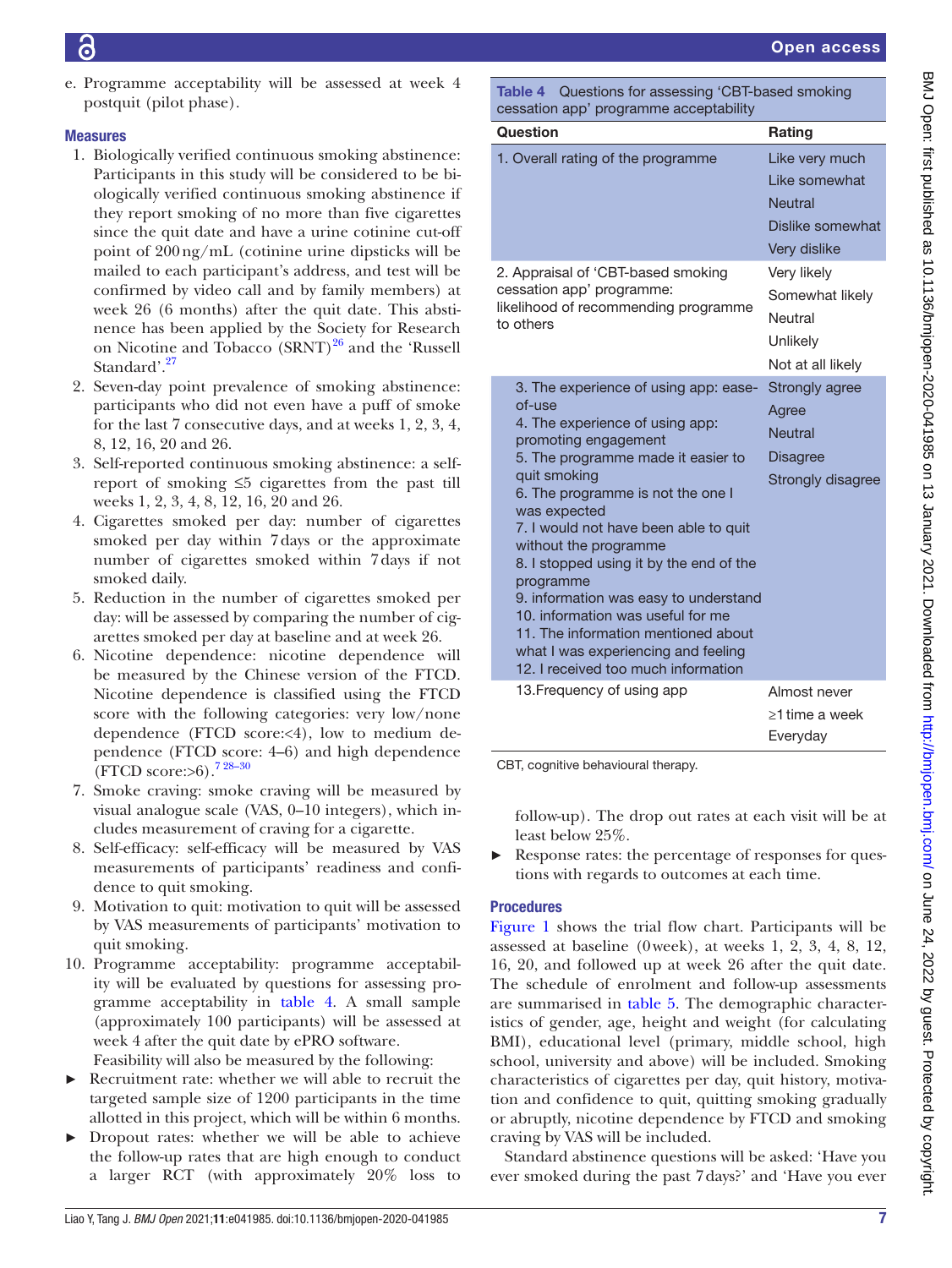

<span id="page-7-0"></span>Figure 1 Study flow diagram. CBT, cognitive behavioural therapy.

smoked since (the date of start of abstinence period, that is, from week 2)' A: No, not a puff; B: 1–5 cigarettes; C: More than five cigarettes?' at weeks 1, 2, 3, 4, 8, 12, 16, 20, and at follow-up week 26 after the quit date. If a participant's response is A or B at all points, then a biochemical test will be conducted to confirm the individual as an abstinent. If the response is C, questions regarding cigarette consumption will be asked. Questions about weight gain will be asked monthly until the end of the follow-up week 26 after the quit date. Weight change will be recorded monthly until 6 months postquit. At the end of the trial, participants will be asked, 'Have you used any other smoking cessation methods: such as visit smoking cessation clinics, consulting, smoking cessation medications like nicotine replacement therapy, bupropion, varenicline or any other smoking cessation services or medications'.

#### Withdrawal from the programme

Participants will be informed to choose to stay in the app or not without giving any reason. Also, an individual who

initially agrees to participate in this study will have the right to withdraw from the study at any point of time and have the right to refuse to answer any particular question(s) or participate in a particular set of procedures in this trial. All participants who still stay in the app will be contacted and not required to provide withdrawal consent, and will be followed up irrespective of their smoking status. Based on the intention-to-treat (ITT) principle, $31$  participants who fail to respond to the follow-up end-point will be retained in the analyses and classified as smokers. However, if participants are unwilling to participate in the study, then they will be excluded from the analyses and the reason(s) for their withdrawal will be recorded if provided.

# Data collection

Questionnaire data will be automatically collected by a data acquisition system into the ePRO Software [\(http://](http://www.c-path.org/programs/pro) [www.c-path.org/programs/pro\)](http://www.c-path.org/programs/pro). A user-specified file will be downloaded from the database, and the data will be subjected to basic processing and recoding. There will be only one interim analysis with the 200 participants initially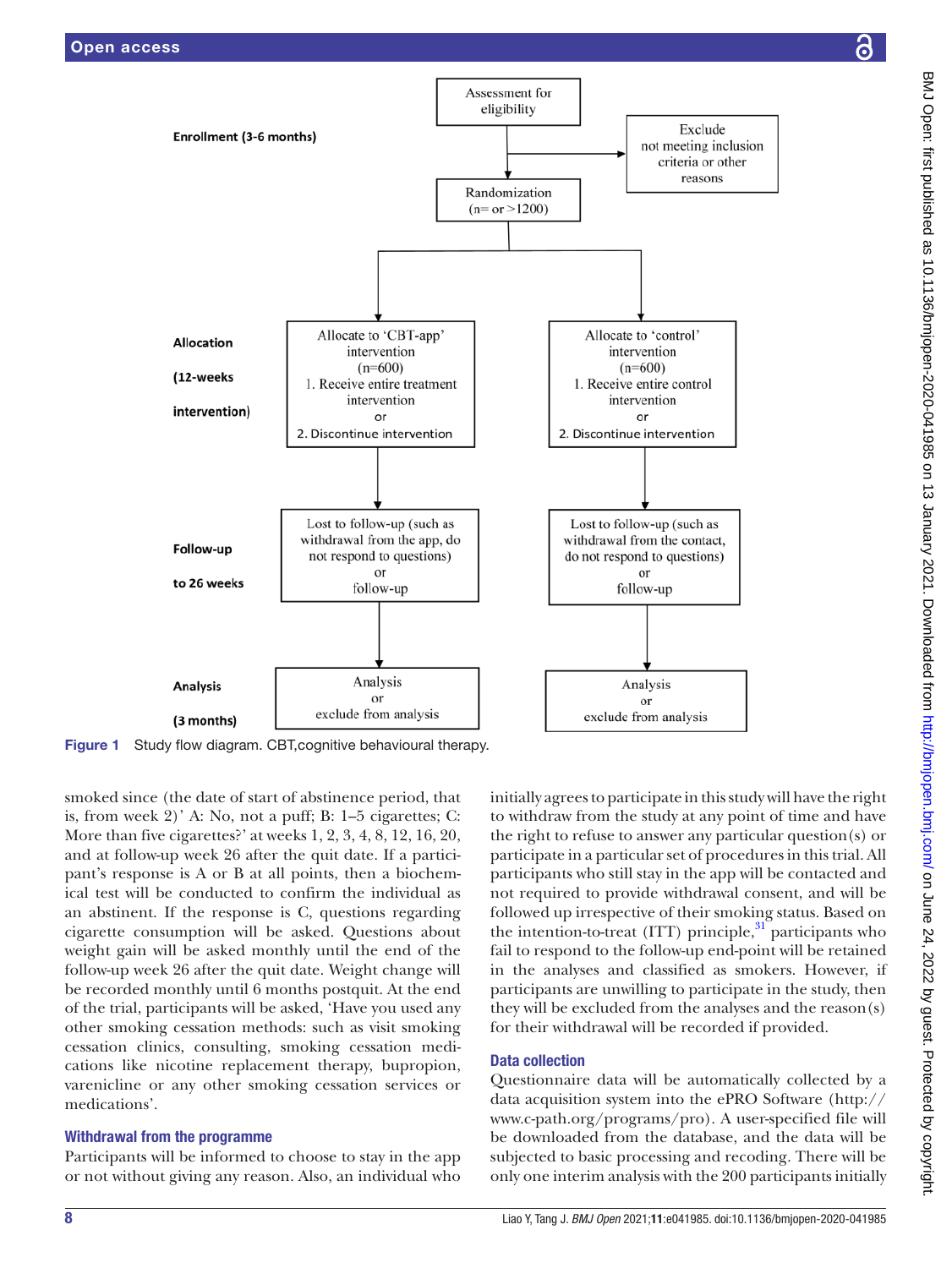<span id="page-8-0"></span>

| Table 5 Schedule of enrolment and follow-up assessments |
|---------------------------------------------------------|
| <b>Eollow-up</b>                                        |

|                                                    |                 | Follow-up |
|----------------------------------------------------|-----------------|-----------|
|                                                    | <b>Baseline</b> | weeks     |
| Initial screen                                     | $\sqrt{ }$      |           |
| Informed consent                                   | $\sqrt{}$       |           |
| <b>Eligibility screen</b>                          | N               |           |
| Demographic and smoking<br>characteristics         | $\sqrt{}$       |           |
| Motivation and confidence in<br>quitting           | $\sqrt{ }$      |           |
| Assessment of Nicotine<br>dependence by FTCD       | $\sqrt{}$       |           |
| Randomisation, intervention/<br>control initiation | $\sqrt{ }$      |           |
| Instruction for using app                          | V               |           |
| Cigarette consumption                              |                 |           |
| Weight/weight gain                                 | V               |           |
| Abstinence                                         |                 |           |
|                                                    |                 |           |

Window period for each data collection date is -1~+4 days. FTCD, fagerström test of cigarette dependence.

for assessing the programme acceptability. Only investigators can access data. All data will be monitored by the data monitoring committee of the hospital. Personal data will be deidentified.

# Statistical analysis

On completion of data collection, the data will be cleaned up and prepared for data analysis. The primary and secondary outcome variables and mediating mechanisms will be checked for distribution, outliers and missing patterns and appropriate steps will be taken as and when necessary. All analyses will be conducted based on an ITT. In order to address the non-responses at follow-up, the missing data from lost to follow-up will be expected to be a smoker.

Demographic and smoking-related characteristics will be compared between the groups at baseline using independent t-test for continuous variables or  $\chi^2$  test for binary variables as appropriate. Logistic regression will be used for between-group comparisons of the primary outcome variable—biologically verified continuous smoking abstinence at week 26 and the secondary outcomes 7-day point prevalence of smoking abstinence (at weeks 1, 2, 3, 4, 8, 12, 16, 20 and 26) and self-reported continuous smoking abstinence (at weeks 4, 8, 12, 16, 20 and 26). For comparisons of secondary continuous outcomes that do not meet the normal distribution assumptions, a non-parametric Mann-Whitney test will be conducted. To account for the non-responses at follow-up, four multiple imputation models will be constructed for the non-responses during the follow-up at 7 days, week 4, week 12 and week 26 of continuous abstinence. The covariates included in the models are age, gender, education level, nicotine dependence and intervention group. Ten imputed data sets will

be generated based on Rubin's formula for relative efficiency to produce about  $99\%$  efficiency.<sup>32</sup> In addition, a complete case analysis will be performed, in which any participant with missing information on any outcome will be excluded. Finally, a subgroup analysis will be conducted for key demographics, smoking and cessation characteristics, social support and use of intervention variables to assess homogeneity of the treatment effects using logistic regression. The effect measures include relative risk and 95% CIs. Further, a two-sided p value of <0.05will be considered as statistically significant difference. The completed data will be analysed and blinded to the intervention assignment by a trial statistician using the R software (R Foundation for Statistical Computing, Vienna, Austria. [https://www.r-project.org/\)](https://www.r-project.org/) and the IBM SPSS Software (IBM, IBM SPSS Statistics for Windows, [https://](https://www.ibm.com/analytics/spss-statistics-software) [www.ibm.com/analytics/spss-statistics-software](https://www.ibm.com/analytics/spss-statistics-software)). Also, a sensitivity analysis will be conducted with the assumption that all participants with missing outcome data had not changed the smoking status since the previous follow-up (ie, ITT).

# **Safety**

Throughout the 'CBT-based smoking cessation app' programme, the participants from both groups will be encouraged to communicate with us (Dr Liao, Dr Tang or research assistants) if they experience any smoking cessation relative health issues. The contact information (available at any time) will be provided to each participant at baseline. Most of the nicotine withdrawal symptoms are only temporary and subside within several weeks. If participants experience severe physical or mental withdrawal symptoms, then they can contact a healthcare provider. These serious symptoms will be recorded in the EDC system.

# Ethics and dissemination

Ethical approval was obtained from the ethics committee of Sir Run Run Shaw Hospital, an affiliate of Zhejiang University, Medical College (number: 20200129-33). The trial will be performed in accordance with the Declaration of Helsinki. Informed consent will be obtained from all the participants. Each participant will be explained with regards to the purpose, procedures and measurements, potential risks and benefits of the trial before recruitment. All the obtained data will be deidentified and cannot be linked back to the participants. The Unique Identifiers (UIDs) will be automatically deleted from the users' devices at the end of the trial. The study data collection will start from January 2021. Only the principal investigator and researcher assistants have access to the study data. The primary and secondary analyses will be started immediately after completion of the trial. The results of the trial will be published in the conference proceedings and peerreviewed journals according to the Consolidated Standards of Reporting Trials statement.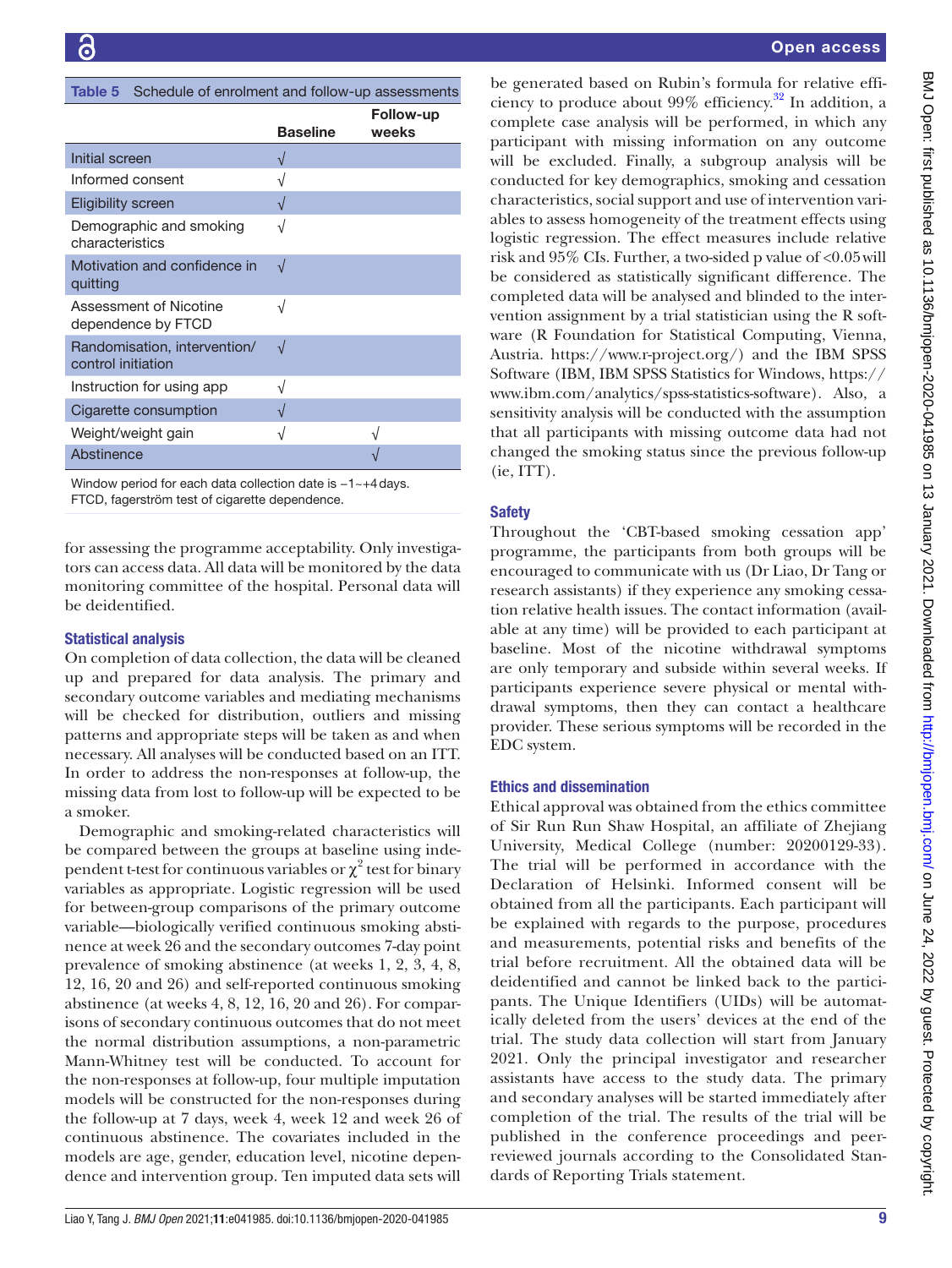#### **DISCUSSION**

This trial will investigate the effectiveness of smartphone apps developed for smoking cessation in China, with the primary outcome of biologically verified continuous smoking abstinence at 6months, as recommended by the SRNT<sup>26</sup> and the 'Russell Standard'.<sup>27</sup> To our knowledge, this will be the first RCT to evaluate the efficacy of smoking cessation intervention by using an app based on the cognitive behavioural principles and empirical evidence in Mainland China.

The strength of this study is that it is the first theoretical frameworks guided (CBT), and evidence-based (on the basis of clinical experience, scientific or empirical evidence of smoking cessation) RCT that adheres to the guideline recommendations to evaluate the smoking cessation app in Mainland China. In an era where the prevalence of smartphones and their associated apps have been shown, the trend of exploring and applying these apps in promoting health behaviours such as smoking cessation has become important and inevitable. Smartphone-based smoking cessation apps were easily accessible, highly tailored, intensive but flexible and inexpensive or free of charge. If this app programme is proved to be effective (the funder will further provide financial support to run the app), it opens up a huge potential use in China, with a country of more than 300million smokers, at the population level, and the impact of public health could be enormous.

The weaknesses of this study include abstinence, which will be mainly measured via a self-report through the app questionnaires, and this is less rigorous than a biochemically verified abstinence. Thus, biological verification for those who have self-reported continuous smoking abstinence at 6 months should be provided and chose this outcome as the primary outcome in this study. In terms of biochemically verified abstinence, participants will receive urine cotinine test by mail (the test results will be confirmed by video call). In order to assess the efficacy of only CBT-based smoking cessation interventions by app, another limitation will be that no first-line medications will be provided to the participants. Furthermore, the participants in this study might be more likely motivated than other smokers, and they might search for other smoking cessation apps or any other available smoking cessation services during the trial. However, the resources that are designed to help people quit smoking and remain smoke-free are extremely limited in China. Finally, participants may be more likely to drop out from the trial, as this smoking cessation app programme will only provide online services. Thus, participants should be encouraged to contact us in case of any question. Also, an ITT approach will be applied to increase the precision and reduce the bias by missing data from loss to follow-up participants.

Text messaging on mobile phones has already been efficacious in helping people to quit smoking in China. Smartphones offer the possibility of supplementing text message-based interventions with computer programmes

BMJ Open: first published as 10.1136/bmjopen-2020-041985 on 13 January 2021. Downloaded from http://bmjopen.bmj.com/ on June 24, 2022 by guest. Protected by copyright BMJ Open: first published as 10.1136/bmjopen-2020-041985 on 13 January 2021. Downloaded from <http://bmjopen.bmj.com/> on June 24, 2022 by guest. Protected by copyright.

that can weave together with expert systems, multimedia (eg, music, audio or video), and the internet (eg, WeChat, Weibo or other social networking sites). However, research on content analysis revealed that higher star ratings showed association with better adherence to the 5 As. But most of the currently available smartphone apps for smoking cessation are not particularly 'smart', as they have low levels of adherence to the guidelines. $2533$  This new app has been designed and will be revised according to the evidence on smoking cessation principles. This trial assists in building our understanding of how this CBTbased smoking cessation app can be effective in helping people to quit smoking in China.

In summary, this is the first RCT to evaluate the efficacy of CBT-based cigarette smoking cessation smartphone app in China. If this is approved to be effective, then its use will help bridge the huge gap between the unmet needs and the demands for smoking cessation in China at population-based level.

Acknowledgements Dr Liao would like to thank Ge Zhang, Huimin Wang, Roland Perfekt, Tobias Danielsson, Tom Wu, Jennifer Yang from Johnson & Johnson pharmaceutical company for providing critical comments and suggestions for the study design, thank Johnson & Johnson pharmaceutical company for developing the app.

Contributors YL and JT developed and designed the study. YL took the lead in drafting the manuscript protocol with contributions by JT advised the study design, and coordinated study approval. JT read and proposed critical comments, as well as approved the manuscript for publication.

Funding The research is supported by Johnson & Johnson pharmaceutical company (K-20201478). The funder will collaboratively involve in the study design, development of data collection tool, App software management, but company will have no role in involving in enrolment, providing informed consent form, contacting with participants, addressing safety issues, monitoring and collecting data, writing the manuscript and submitting the paper for publication.

Competing interests Dr Liao received funding from Johnson & Johnson pharmaceutical company for the study. Dr Tang has no potential conflicts of interest to declare.

Patient consent for publication Not required.

Provenance and peer review Not commissioned; externally peer reviewed.

Supplemental material This content has been supplied by the author(s). It has not been vetted by BMJ Publishing Group Limited (BMJ) and may not have been peer-reviewed. Any opinions or recommendations discussed are solely those of the author(s) and are not endorsed by BMJ. BMJ disclaims all liability and responsibility arising from any reliance placed on the content. Where the content includes any translated material, BMJ does not warrant the accuracy and reliability of the translations (including but not limited to local regulations, clinical guidelines, terminology, drug names and drug dosages), and is not responsible for any error and/or omissions arising from translation and adaptation or otherwise.

Open access This is an open access article distributed in accordance with the Creative Commons Attribution Non Commercial (CC BY-NC 4.0) license, which permits others to distribute, remix, adapt, build upon this work non-commercially, and license their derivative works on different terms, provided the original work is properly cited, appropriate credit is given, any changes made indicated, and the use is non-commercial. See: [http://creativecommons.org/licenses/by-nc/4.0/.](http://creativecommons.org/licenses/by-nc/4.0/)

#### ORCID iD

Yanhui Liao<http://orcid.org/0000-0003-4735-3252>

#### **REFERENCES**

<span id="page-9-0"></span>1 Liu S, Zhang M, Yang L, *et al*. Prevalence and patterns of tobacco smoking among Chinese adult men and women: findings of the